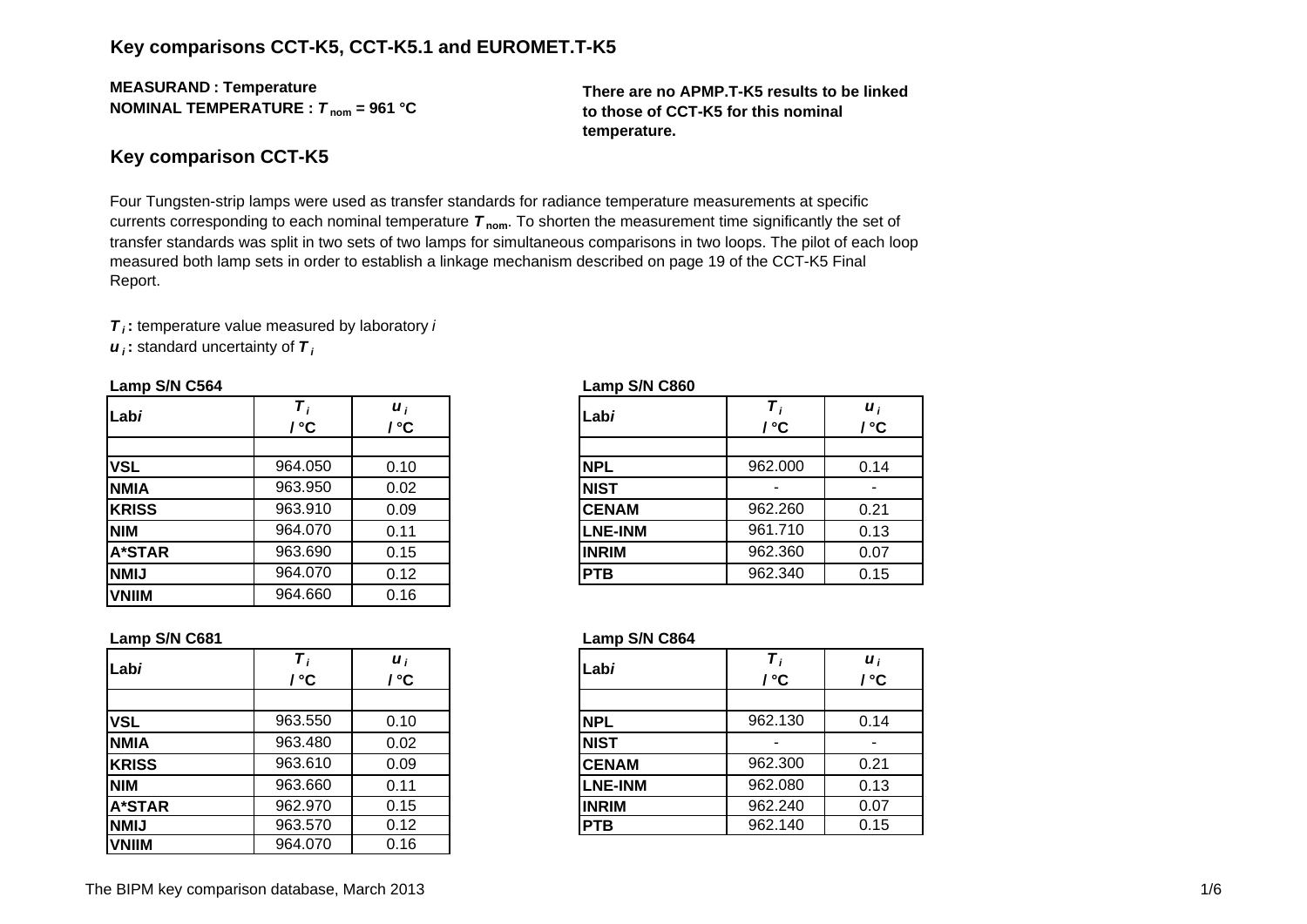## **Key comparison CCT-K5.1**

#### **This is a bilateral comparison between the PTB and the NRC.**

**T<sub>NRC</sub>**: temperature value measured at the NRC  $u_{\text{NRC}}$ : standard uncertainty of  $\tau_{\text{NRC}}$ 

- **Lamp C598**  $T_{\text{NRC}} = 962.22 \text{ °C}$  $u_{\text{NRC}}$  = 0.19 °C
- **Lamp 644C**  $T_{\text{NRC}} = 962.22 \text{ °C}$  $u_{\text{ NRC}}$  = 0.19 °C

### **Key comparison EUROMET.T-K5**

This comparison involved eight participants and was carried out from October 1999 to February 2001. The two transfer standards were Lamp S/N C564 and Lamp S/N C681 already used in CCT-K5. The individual laboratory measurements and their uncertainties are given in Tables 5 to 11 of the EUROMET.T-K5 Final Report.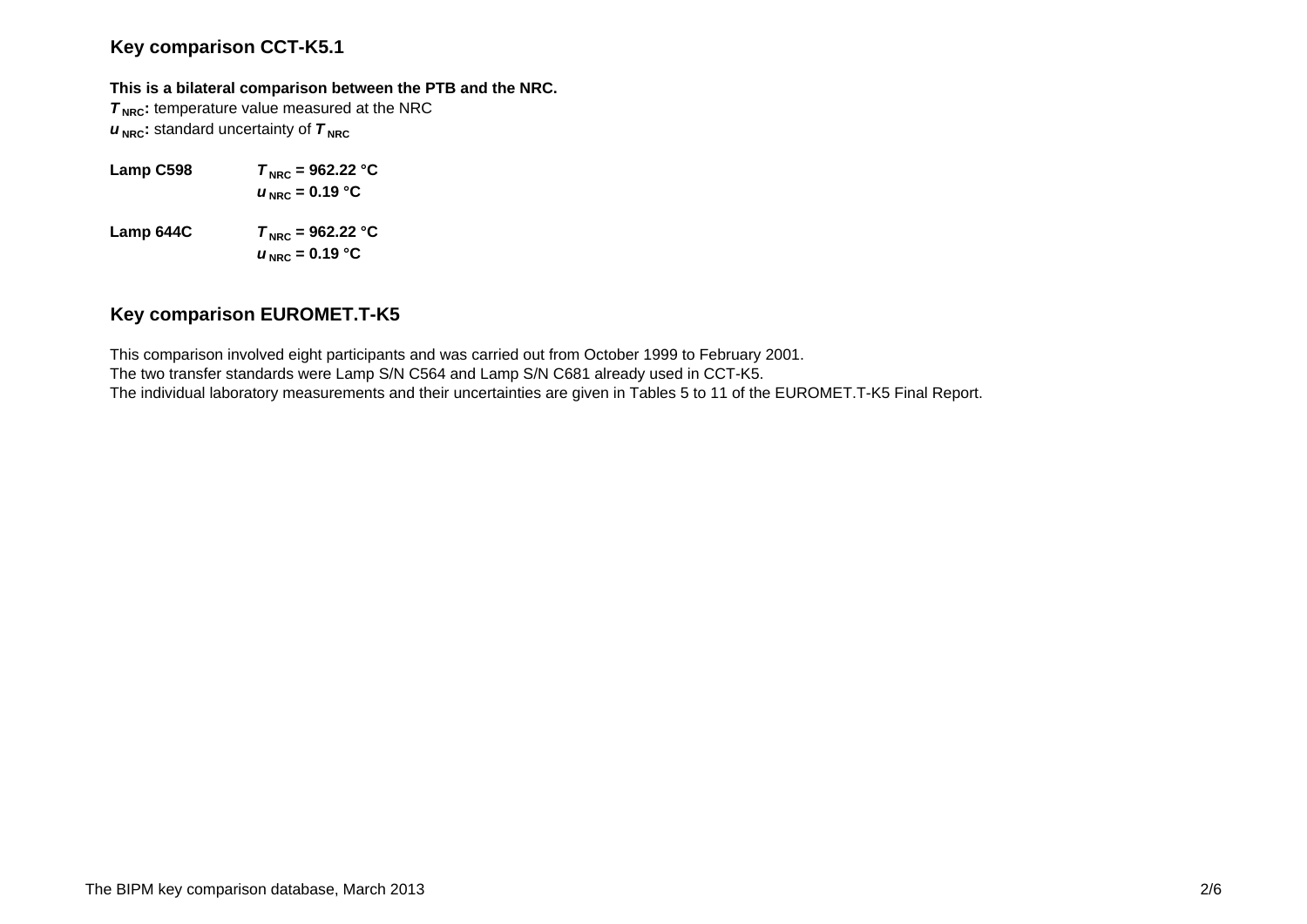# **Key comparisons CCT-K5, CCT-K5.1 and EUROMET.T-K5**

# **Key comparison CCT-K5**

#### **MEASURAN D : Temperature NOMINAL TEMPERATURE :**  *T* **nom = 961 °C**

The key comparison reference value  $\bm{\tau}_{\mathsf{R}}$  for each nominal temperature  $\bm{\tau}_{\mathsf{nom}}$  and each lamp  $\bm{k}$  is calculated on the basis of the median of measured radiance temperatures  $\bm{\tau}_i$ (*k, T*  $_{\rm nom}$ ). Its standard uncertainty,  $\bm{u}(\bm{\tau}_{{\sf R}})$ , is obtained as the standard uncertainty of the median.

| Lamp             | $T_R$ / $^{\circ}$ C | $u(T_R)$ / $^{\circ}$ C |
|------------------|----------------------|-------------------------|
| C <sub>564</sub> | 964.115              | 0.096                   |
| C681             | 963.505              | 0.057                   |
| C860             | 962.219              | 0.155                   |
| C864             | 962.159              | 0.257                   |

**For each temperature**  *T* **nom the degree of equivalence of laboratory** *i* **with respect to the key comparison reference value is given by a pair of terms:**   $D_i$  and its expanded uncertainty  $U_i$  (k = 2) both expressed in K. The computation of  $D_i$  and  $U_i$  is explained in the Addendum to the CCT-K5 Final **Report.**

**For each temperature**  *T* **nom the pair-wise degree of equivalence between laboratory** *i* **and** *j* **is given by two terms:***<sup>D</sup> ij* **and its expanded uncertainty**   $U_{ij}$  ( $k$  = 2).The computation of  $D_{ij}$  and  $U_{ij}$  is also explained in the Addendum of the CCT-K5 Final Report.

# **Linking key comparison CCT-K5.1 to CCT-K5**

**The linkage is made through the common participation of PTB in both key comparisons, and is detailed in the CCT-K5 and CCT-K5.1 Linkage Report.**

# **Linking key comparison EUROMET.T-K5 to CCT-K5**

The measurements of the EUROMET.T-K5 participants are directly linked to the key comparison reference value obtained in CCT-K5 as the protocols of the two key comparisons are identical and the transfer standards are the same (see in Chapter VII of the EUROMET.T-K5 Final Report).

Degrees of equivalence relative to the CCT-K5 key comparison reference values are computed for each of the transfer standards. Pair-wise degrees of equivalence inside EUROMET.T-K5 are available in the EUROMET.T-K5 Final Report (Tables 15 to 36).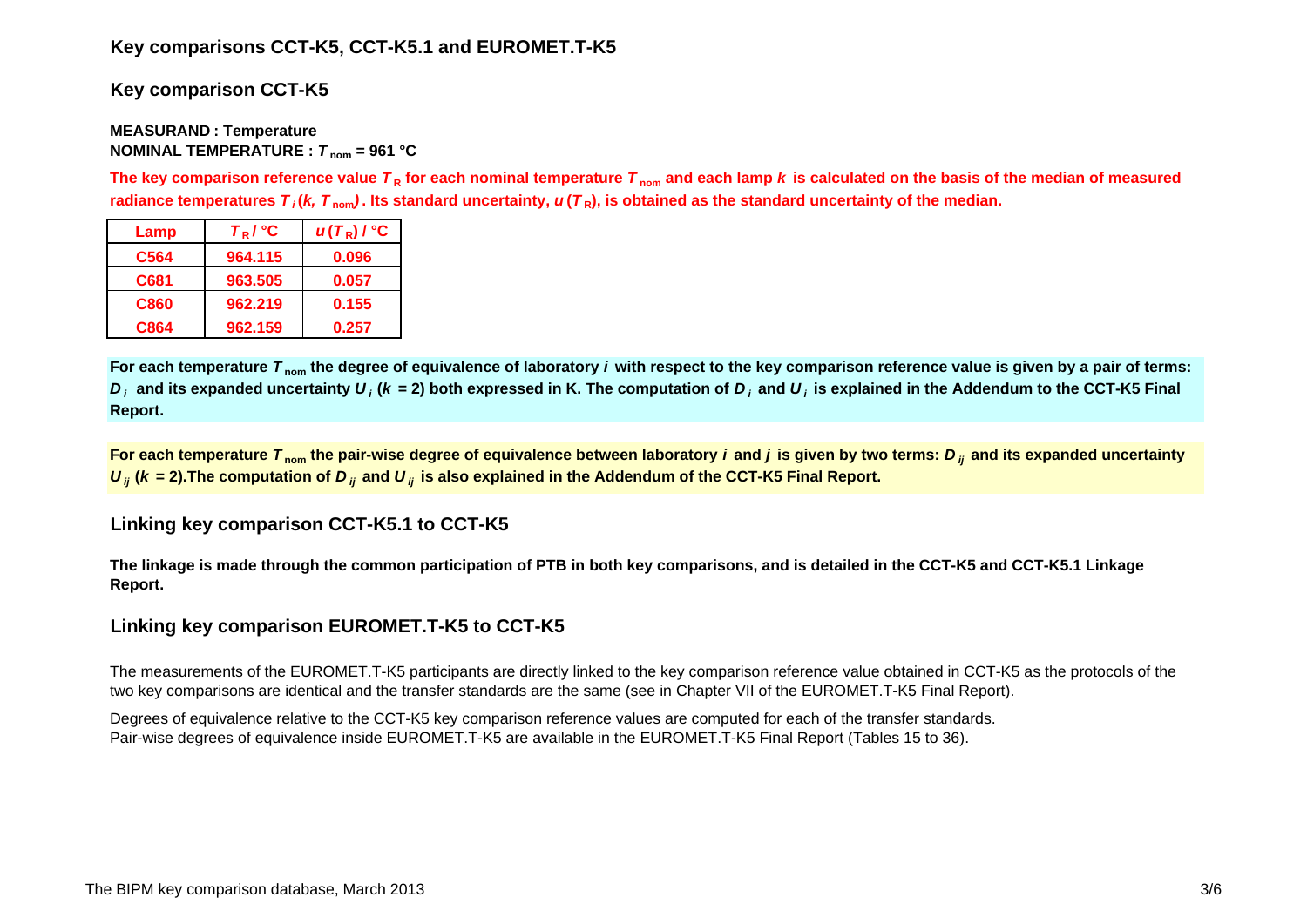# **Key comparisons CCT-K5, CCT-K5.1 and EUROMET.T-K5**

# **MEASURAN D : Temperature**

**NOMINAL TEMPERATURE :**  *T* **nom = 961 °C**

**Degrees of equivalence relative to the CCT-K5 key comparison reference value**

| Labi           |          |       |            |
|----------------|----------|-------|------------|
|                | $D_i$    | $U_i$ |            |
|                |          | / K   |            |
| <b>VSL</b>     | $-0.010$ | 0.227 | <b>CEM</b> |
| <b>NPL</b>     | $-0.124$ | 0.310 | IPQ        |
| <b>NMIA</b>    | $-0.095$ | 0.123 |            |
| <b>KRISS</b>   | $-0.050$ | 0.255 |            |
| <b>NIM</b>     | 0.055    | 0.259 | <b>SMU</b> |
| <b>A*STAR</b>  | $-0.480$ | 0.319 | <b>SP</b>  |
| <b>NMIJ</b>    | 0.010    | 0.263 | KES        |
| <b>VNIIM</b>   | 0.555    | 0.333 | VSL        |
| <b>NIST</b>    |          |       |            |
| <b>CENAM</b>   | 0.091    | 0.433 |            |
| <b>LNE-INM</b> | $-0.294$ | 0.350 |            |
| <b>INRIM</b>   | 0.111    | 0.171 |            |
| <b>PTB</b>     | 0.051    | 0.169 |            |
|                |          |       |            |
| <b>NRC</b>     | 0.131    | 0.511 |            |

|                                          | $D_i$    | $\boldsymbol{U}_i$ |              | $\bm{D}_i$ | $\boldsymbol{U}_i$ |              | D       | $\boldsymbol{U}_i$ |
|------------------------------------------|----------|--------------------|--------------|------------|--------------------|--------------|---------|--------------------|
|                                          |          | / K                |              |            | / K                |              | / K     |                    |
|                                          | $-0.010$ | 0.227              | <b>CEM</b>   | $-0.06$    | 0.28               | <b>CEM</b>   | $-0.01$ | 0.23               |
|                                          | $-0.124$ | 0.310              | <b>IPQ</b>   | 2.57       | 0.73               | <b>IPQ</b>   | $-0.07$ | 0.63               |
| <u>А</u>                                 | $-0.095$ | 0.123              | <b>UME</b>   | $-1.30$    | 0.33               | <b>UME</b>   | $-1.30$ | 0.32               |
| $\overline{\text{s}}\overline{\text{s}}$ | $-0.050$ | 0.255              | <b>MKEH</b>  | $-0.53$    | 3.29               | <b>MKEH</b>  | $-0.51$ | 3.40               |
|                                          | 0.055    | 0.259              | <b>SMU</b>   | $-0.90$    | 0.60               | <b>SMU</b>   | $-0.40$ | 0.55               |
| TAR                                      | $-0.480$ | 0.319              | <b>SP</b>    | $-0.50$    | 0.69               | <b>SP</b>    | $-0.47$ | 0.67               |
|                                          | 0.010    | 0.263              | <b>MIKES</b> | $-0.50$    | 0.96               | <b>MIKES</b> | $-0.50$ | 0.85               |
| $\overline{\mathsf{M}}$                  | 0.555    | 0.333              | VSL          | 0.10       | 0.28               | <b>VSL</b>   | $-0.04$ | 0.23               |

|   | $D_i$   | $\boldsymbol{U}_i$ |              | D,      | U,   |
|---|---------|--------------------|--------------|---------|------|
|   |         | / K                |              |         | / K  |
|   | $-0.06$ | 0.28               | <b>CEM</b>   | $-0.01$ | 0.23 |
|   | 2.57    | 0.73               | <b>IPQ</b>   | $-0.07$ | 0.63 |
|   | $-1.30$ | 0.33               | <b>UME</b>   | $-1.30$ | 0.32 |
|   | $-0.53$ | 3.29               | <b>MKEH</b>  | $-0.51$ | 3.40 |
|   | $-0.90$ | 0.60               | <b>SMU</b>   | $-0.40$ | 0.55 |
|   | $-0.50$ | 0.69               | SP           | $-0.47$ | 0.67 |
| S | $-0.50$ | 0.96               | <b>MIKES</b> | $-0.50$ | 0.85 |
|   | 0.10    | 0.28               | <b>VSL</b>   | $-0.04$ | 0.23 |

**Black: participants in CCT-K5**

**Green: participant in CCT-K5.1**

**Orange: participants in EUROMET.T-K5 (measurements with Lamp S/N C564) Gre y: partici pants in EUROMET.T-K5 (measurements with Lam p S/N C681)**

**Lamp S/N C564 Lamp S/N C681**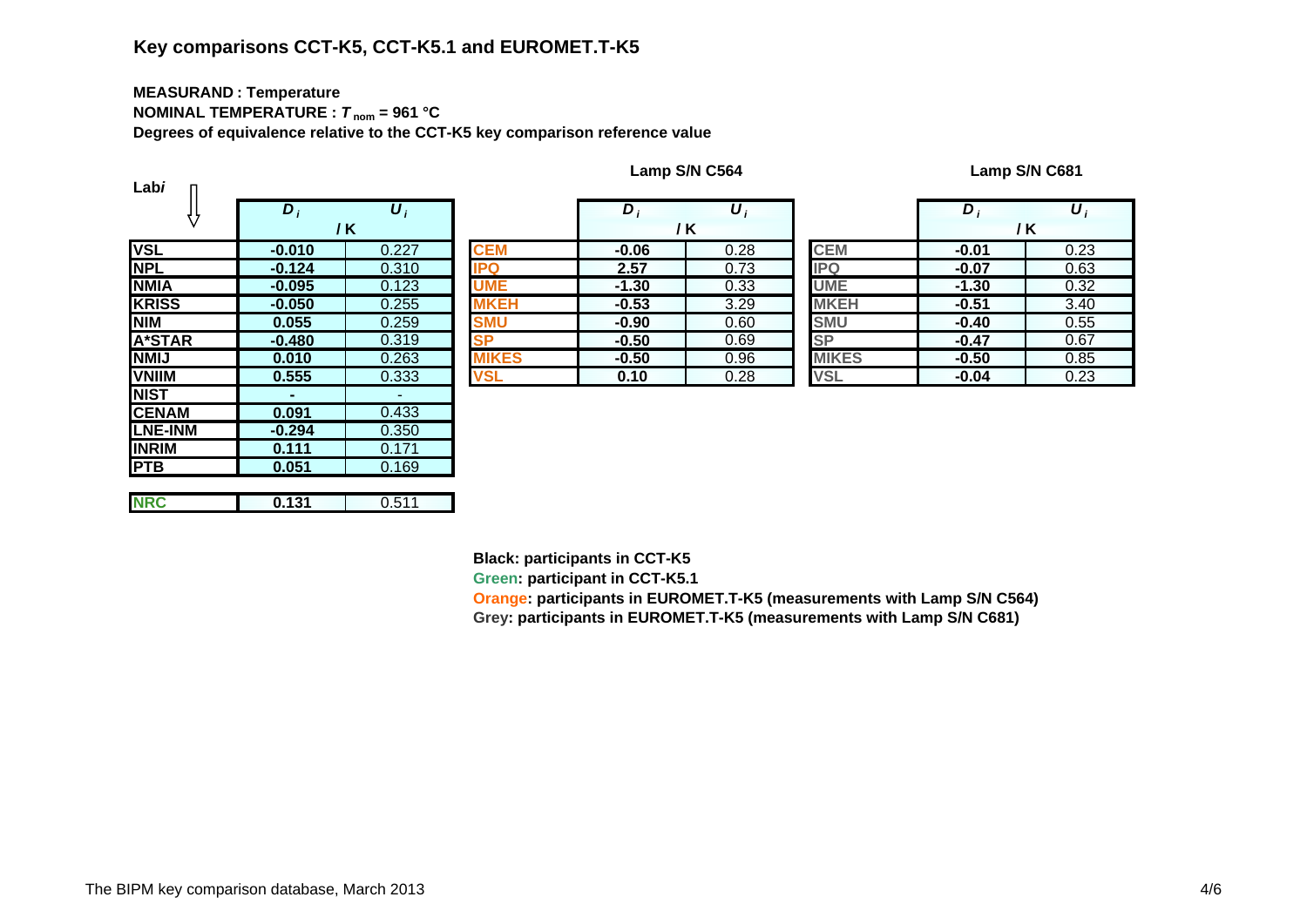### **Key comparisons CCT-K5 and CCT-K5.1 MEASURAND**

**NOMINAL TEMPERATURE :**  $T_{nom} = 961 °C$ 

**Matrix of equivalence**

|                |                |                    | Labj              | $\implies$            |                |                                |                     |                       |                     |                              |                              |                       |                |                |                              |          |              |          |
|----------------|----------------|--------------------|-------------------|-----------------------|----------------|--------------------------------|---------------------|-----------------------|---------------------|------------------------------|------------------------------|-----------------------|----------------|----------------|------------------------------|----------|--------------|----------|
| Labi           |                |                    |                   | <b>VSL</b>            |                | <b>NPL</b>                     |                     | <b>NMIA</b>           | <b>KRISS</b>        |                              | <b>NIM</b>                   |                       |                | <b>A*STAR</b>  | <b>NMIJ</b>                  |          | <b>VNIIM</b> |          |
|                | $D_i$          | $\boldsymbol{U}_i$ | $D_{ij}$          | $\boldsymbol{U}_{ij}$ | $D_{ij}$       | $\boldsymbol{U}_{ij}$          | $\overline{D}_{ij}$ | $\boldsymbol{U}_{ij}$ | $D_{ij}$            | $\boldsymbol{U}_{ij}$        | $D_{ij}$                     | $\boldsymbol{U}_{ij}$ | $D_{ij}$       | $U_{ii}$       | $D_{ij}$                     | $U_{ii}$ | $D_{ii}$     | $U_{ii}$ |
|                |                | / K                | $/$ K             |                       |                | $/$ K                          | $/$ K               |                       |                     | / K                          | $/$ K                        |                       | / K            |                | $/$ K                        |          | $/$ K        |          |
| <b>VSL</b>     | $-0.010$       | 0.227              |                   |                       | 0.113          | 0.408                          | 0.085               | 0.205                 | 0.040               | 0.287                        | $-0.065$                     | 0.300                 | 0.470          | 0.377          | $-0.020$                     | 0.312    | $-0.565$     | 0.380    |
| <b>NPL</b>     | $-0.124$       | 0.310              | $-0.113$          | 0.408                 |                |                                | $-0.028$            | 0.359                 | $-0.073$            | 0.407                        | $-0.178$                     | 0.421                 | 0.357          | 0.465          | $-0.133$                     | 0.429    | $-0.678$     | 0.477    |
| <b>NMIA</b>    | $-0.095$       | 0.123              | $-0.085$          | 0.205                 | 0.028          | 0.359                          |                     |                       | $-0.045$            | 0.203                        | $-0.150$                     | 0.226                 | 0.385          | 0.328          | $-0.105$                     | 0.243    | $-0.650$     | 0.328    |
| <b>KRISS</b>   | $-0.050$       | 0.255              | $-0.040$          | 0.287                 | 0.073          | 0.407                          | 0.045               | 0.203                 |                     |                              | $-0.105$                     | 0.289                 | 0.430          | 0.408          | $-0.060$                     | 0.316    | $-0.605$     | 0.395    |
| <b>NIM</b>     | 0.055          | 0.259              | 0.065             | 0.300                 | 0.178          | 0.421                          | 0.150               | 0.226                 | 0.105               | 0.289                        |                              |                       | 0.535          | 0.403          | 0.045                        | 0.329    | $-0.500$     | 0.398    |
| A*STAR         | $-0.480$       | 0.319              | $-0.470$          | 0.377                 | $-0.357$       | 0.465                          | $-0.385$            | 0.328                 | $-0.430$            | 0.408                        | $-0.535$                     | 0.403                 |                |                | $-0.490$                     | 0.399    | $-1.035$     | 0.444    |
| <b>NMIJ</b>    | 0.010          | 0.263              | 0.020             | 0.312                 | 0.133          | 0.429                          | 0.105               | 0.243                 | 0.060               | 0.316                        | $-0.045$                     | 0.329                 | 0.490          | 0.399          |                              |          | $-0.545$     | 0.403    |
| <b>VNIIM</b>   | 0.555          | 0.333              | 0.565             | 0.380                 | 0.678          | 0.477                          | 0.650               | 0.328                 | 0.605               | 0.395                        | 0.500                        | 0.398                 | 1.035          | 0.444          | 0.545                        | 0.403    |              |          |
| <b>NIST</b>    | $\sim$         | $\blacksquare$     | $\blacksquare$    |                       | $\blacksquare$ |                                |                     |                       | $\blacksquare$      | ٠                            |                              |                       |                |                | $\blacksquare$               |          |              |          |
| <b>CENAM</b>   | 0.091          | 0.433              | 0.102             | 0.512                 | 0.215          | 0.507                          | 0.187               | 0.474                 | 0.142               | 0.512                        | 0.037                        | 0.522                 | 0.572          | 0.559          | 0.082                        | 0.529    | $-0.463$     | 0.569    |
| <b>LNE-INM</b> | $-0.294$       | 0.350              | $-0.283$          | 0.410                 | $-0.170$       | 0.400                          | $-0.198$            | 0.360                 | $-0.243$            | 0.409                        | $-0.348$                     | 0.423                 | 0.187          | 0.467          | $-0.303$                     | 0.431    | $-0.848$     | 0.478    |
| <b>INRIM</b>   | 0.111<br>0.051 | 0.171<br>0.169     | 0.122             | 0.324<br>0.420        | 0.235          | 0.337<br>0.442                 | 0.207<br>0.147      | 0.259<br>0.372        | 0.162<br>0.102      | 0.323<br>0.420               | 0.057                        | 0.339<br>0.433        | 0.592<br>0.532 | 0.394          | 0.102                        | 0.350    | $-0.443$     | 0.407    |
| <b>PTB</b>     |                |                    | 0.062             |                       | 0.175          |                                |                     |                       |                     |                              | $-0.003$                     |                       |                | 0.476          | 0.042                        | 0.441    | $-0.503$     | 0.488    |
| <b>NRC</b>     | 0.131          | 0.511              | 0.141             | 0.559                 | 0.255          | 0.597                          | 0.226               | 0.525                 | 0.181               | 0.570                        | 0.076                        | 0.572                 | 0.611          | 0.602          | 0.121                        | 0.574    | $-0.424$     | 0.610    |
|                |                |                    |                   |                       |                |                                |                     |                       |                     |                              |                              |                       |                |                |                              |          |              |          |
|                |                |                    |                   |                       |                |                                |                     |                       |                     |                              |                              |                       |                |                |                              |          |              |          |
|                |                |                    | Labj              |                       |                |                                |                     |                       |                     |                              |                              |                       |                |                |                              |          |              |          |
| Lab <i>i</i>   |                |                    | <b>NIST</b>       |                       |                | <b>CENAM</b>                   |                     | <b>LNE-INM</b>        |                     | <b>INRIM</b>                 | <b>PTB</b>                   |                       |                |                | <b>NRC</b>                   |          |              |          |
|                | $D_i$          | $\boldsymbol{U}_i$ |                   |                       |                |                                |                     |                       |                     |                              |                              |                       |                |                |                              |          |              |          |
|                |                | $/$ K              | $D_{ij}$<br>$/$ K | $\boldsymbol{U}_{ij}$ | $D_{ij}$       | $\boldsymbol{U}_{ij}$<br>$/$ K | $D_{ij}$            | $U_{ij}$<br>$/$ K     | $\overline{D}_{ij}$ | $\boldsymbol{U}_{ij}$<br>7 K | $\overline{D}_{ij}$<br>$/$ K | $U_{ii}$              |                | $D_{ii}$       | $\boldsymbol{U}_{ij}$<br>/ K |          |              |          |
| <b>VSL</b>     | $-0.010$       | 0.227              |                   |                       | $-0.102$       | 0.512                          | 0.283               | 0.410                 | $-0.122$            | 0.324                        | $-0.062$                     | 0.420                 |                | $-0.141$       | 0.559                        |          |              |          |
| <b>NPL</b>     | $-0.124$       | 0.310              | $\blacksquare$    | $\sim$                | $-0.215$       | 0.507                          | 0.170               | 0.400                 | $-0.235$            | 0.337                        | $-0.175$                     | 0.442                 |                | $-0.255$       | 0.597                        |          |              |          |
| <b>NMIA</b>    | $-0.095$       | 0.123              | $\blacksquare$    | $\sim$                | $-0.187$       | 0.474                          | 0.198               | 0.360                 | $-0.207$            | 0.259                        | $-0.147$                     | 0.372                 |                | $-0.226$       | 0.525                        |          |              |          |
| <b>KRISS</b>   | $-0.050$       | 0.255              |                   |                       | $-0.142$       | 0.512                          | 0.243               | 0.409                 | $-0.162$            | 0.323                        | $-0.102$                     | 0.420                 |                | $-0.181$       | 0.570                        |          |              |          |
| <b>NIM</b>     | 0.055          | 0.259              |                   |                       | $-0.037$       | 0.522                          | 0.348               | 0.423                 | $-0.057$            | 0.339                        | 0.003                        | 0.433                 |                | $-0.076$       | 0.572                        |          |              |          |
| A*STAR         | $-0.480$       | 0.319              |                   |                       | $-0.572$       | 0.559                          | $-0.187$            | 0.467                 | $-0.592$            | 0.394                        | $-0.532$                     | 0.476                 |                | $-0.611$       | 0.602                        |          |              |          |
| <b>NMIJ</b>    | 0.010          | 0.263              |                   |                       | $-0.082$       | 0.529                          | 0.303               | 0.431                 | $-0.102$            | 0.350                        | $-0.042$                     | 0.441                 |                | $-0.121$       | 0.574                        |          |              |          |
| <b>VNIIM</b>   | 0.555          | 0.333              | ۰.                |                       | 0.463          | 0.569                          | 0.848               | 0.478                 | 0.443               | 0.407                        | 0.503                        | 0.488                 |                | 0.424          | 0.610                        |          |              |          |
| <b>NIST</b>    | $\sim$         | $\sim$             |                   |                       | $\blacksquare$ | $\blacksquare$                 | $\blacksquare$      | $\sim$                | $\blacksquare$      | $\sim$                       | $\blacksquare$               | $\sim$                |                | $\blacksquare$ | $\sim$                       |          |              |          |
| <b>CENAM</b>   | 0.091          | 0.433              | $\blacksquare$    |                       |                |                                | 0.385               | 0.521                 | $-0.020$            | 0.450                        | 0.040                        | 0.530                 |                | $-0.040$       | 0.669                        |          |              |          |
| <b>LNE-INM</b> | $-0.294$       | 0.350              |                   |                       | $-0.385$       | 0.521                          |                     |                       | $-0.405$            | 0.383                        | $-0.345$                     | 0.489                 |                | $-0.425$       | 0.619                        |          |              |          |
| <b>INRIM</b>   | 0.111          | 0.171              |                   |                       | 0.020          | 0.450                          | 0.405               | 0.383                 |                     |                              | 0.060                        | 0.333                 |                | $-0.020$       | 0.538                        |          |              |          |
| <b>PTB</b>     | 0.051          | 0.169              |                   |                       | $-0.040$       | 0.530                          | 0.345               | 0.489                 | $-0.060$            | 0.333                        |                              |                       |                | $-0.080$       | 0.538                        |          |              |          |
| <b>NRC</b>     | 0.131          | 0.511              |                   |                       | 0.040          | 0.669                          | 0.425               | 0.619                 | 0.020               | 0.538                        | 0.080                        | 0.538                 |                |                |                              |          |              |          |